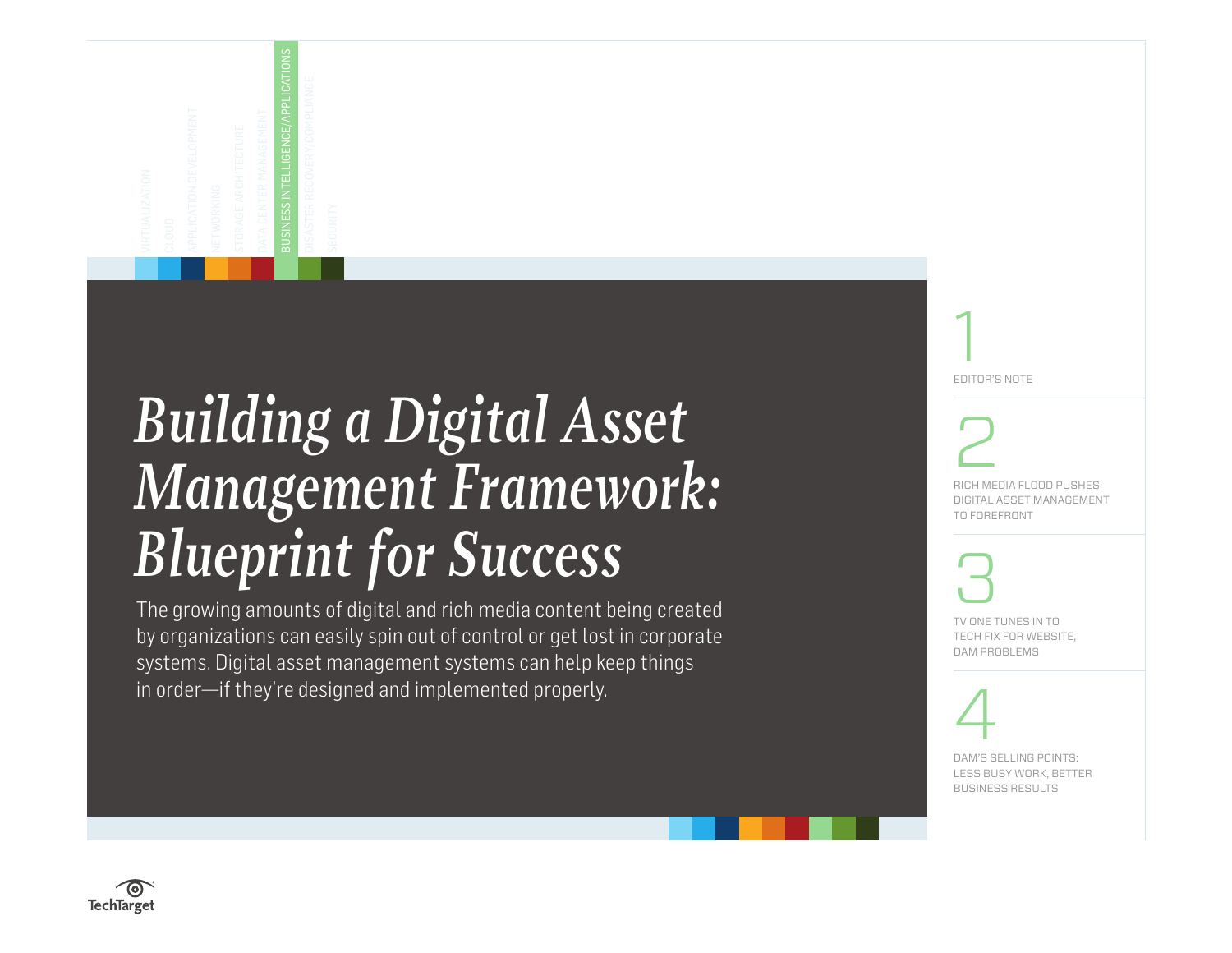<span id="page-1-0"></span>

## **Digital Asset Management Ratchets Up Content Controls**

[Home](#page-0-0)

Editor's Note

[Rich Media Flood](#page-2-0)  [Pushes Digital](#page-2-0)  [Asset Management](#page-2-0)  [to Forefront](#page-2-0)

[TV One Tunes In to](#page-5-0)  [Tech Fix for Website,](#page-5-0)  [DAM Problems](#page-5-0)

[DAM's Selling Points:](#page-8-0)  [Less Busy Work, Better](#page-8-0)  [Business Results](#page-8-0)

AN ORGANIZATION'S DIGITAL content should be among its most valuable assets, particularly when it comes to engaging with customers, prospects and business partners. And today, with corporate websites playing such a central role in helping promote products and brands, being able to effectively manage collections of videos, images, audio files and other forms of digital media is a key element in business success.

That's where digital asset management (DAM) technology comes in. DAM systems automate the process of indexing, maintaining and managing multimedia content. In the past, they primarily were the province of publishing and media companies with vast stockpiles of rich media content. But that's no longer the case: Organizations in various industries stand to benefit from well-planned DAM strategies that give them tighter control over their multimedia assets and make it easier

for business users to find items in corporate systems.

This three-part guide explores the value proposition of using DAM tools and provides practical advice on how to build the framework for a successful implementation. First, we dig into the key issues involved in developing a rich media [management](#page-2-0) strategy. Next, the managers of TV One's search for the right Web content management system discuss why the cable television network's choice hinged on finding software that offered both DAM and digital rights [management](#page-5-0) capa[bilities](#page-5-0). We close by cataloging tips on [how](#page-8-0) to justify [investments](#page-8-0) in DAM initiatives to corporate  $excutives.$ 

JONATHAN GOURLAY

*Site and News Editor, SearchContentManagement.com*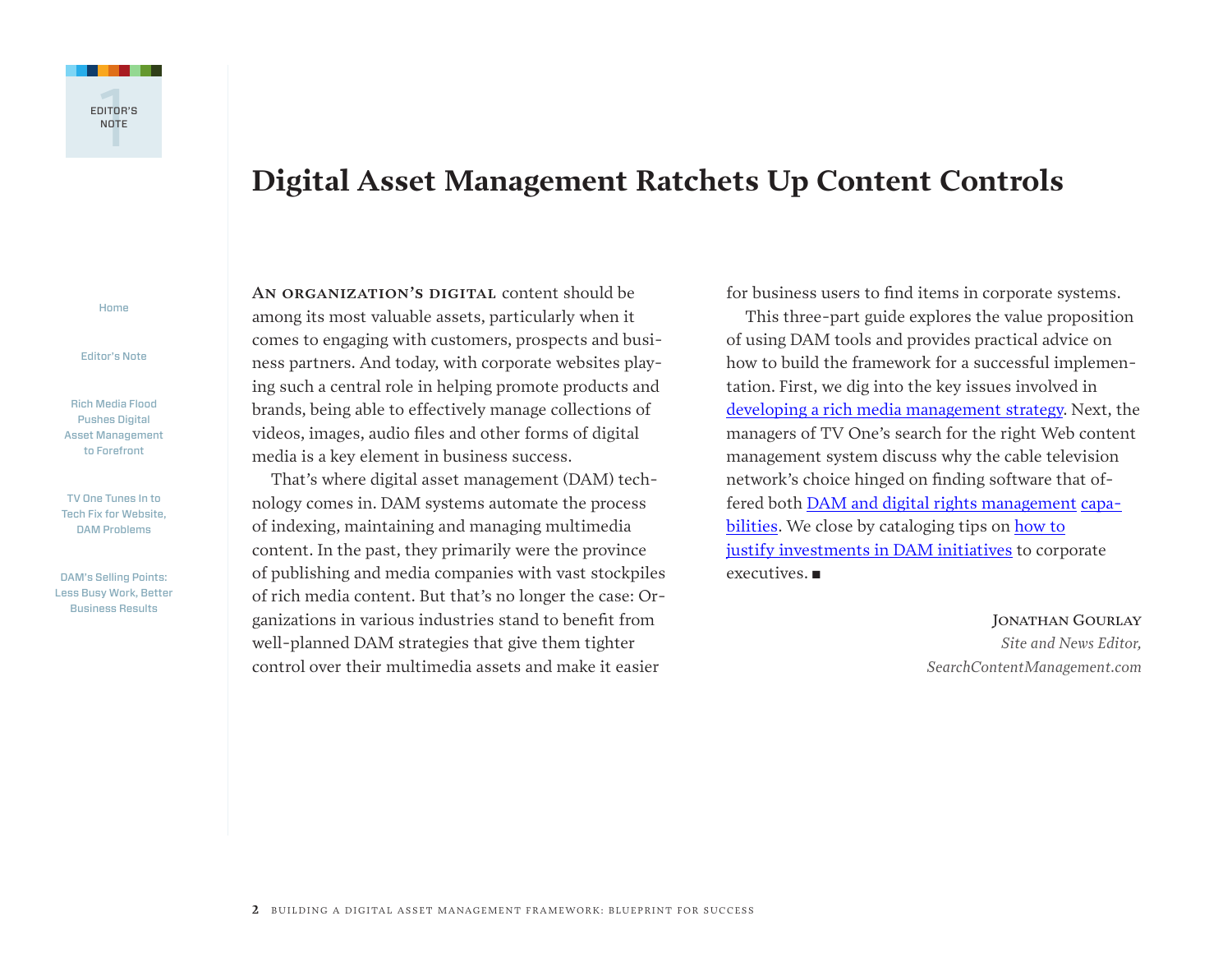<span id="page-2-0"></span>

## **Rich Media Flood Pushes Digital Asset Management to Forefront**

[Home](#page-0-0)

[Editor's Note](#page-1-0)

Rich Media Flood Pushes Digital Asset Management to Forefront

[TV One Tunes In to](#page-5-0)  [Tech Fix for Website,](#page-5-0)  [DAM Problems](#page-5-0)

[DAM's Selling Points:](#page-8-0)  [Less Busy Work, Better](#page-8-0)  [Business Results](#page-8-0)

**Trying to locate** a specific video or JPEG from among more than 100,000 digital assets spread across 17,000 electronic folders can easily become an exercise in frustration. That was a common occurrence at Messer Construction Co. before it implemented a digital asset management strategy in 2010.

Although digital content such as photographs, drawings and videos were playing an increasingly key role in Messer's marketing efforts, the Cincinnati company retained a basic approach to storing that material: Divide it up into folders stored on a single network drive.

Marketers and designers uploaded content to that shared drive, and other users could then dig around to find what they wanted and download it to their own computers.

But as rich media files proliferated on the drive, it became difficult to find the right content. As a result, users often grabbed old versions of content by mistake or ended up reusing items they had earlier copied to their hard drives.

"Using a search function to look within 100,000 files for text on a network drive takes a long, long time," said Sean Davis, a marketing specialist at Messer. "Searching only the file name might be more efficient, but that

means you're relying on 100,000 assets being named as you would have named them."

Also, the available network bandwidth didn't support rapid access to large video files. And after a while, the network drive could no longer accommodate all the files being created by users.

#### **KEEP 'EM SEPARATED?**

But when Messer decided to buy a [digital](http://searchcontentmanagement.techtarget.com/feature/Despite-its-allure-digital-asset-management-not-always-the-right-fit) asset man[agement](http://searchcontentmanagement.techtarget.com/feature/Despite-its-allure-digital-asset-management-not-always-the-right-fit) (DAM) system for its marketing collateral materials, it faced another decision: whether to store all of its digital assets on that system or also continue with an existing document management application that was part of a construction management software suite being used by other parts of the company. In the end, officials elected to keep the marketing content separated from the other information.

Messer's situation is an example of how a DAM strategy can become necessary for companies with rich media assets but gets complicated when the requirements of multiple departments are factored into the equation.

"Think of all the ways you can use a single photo,"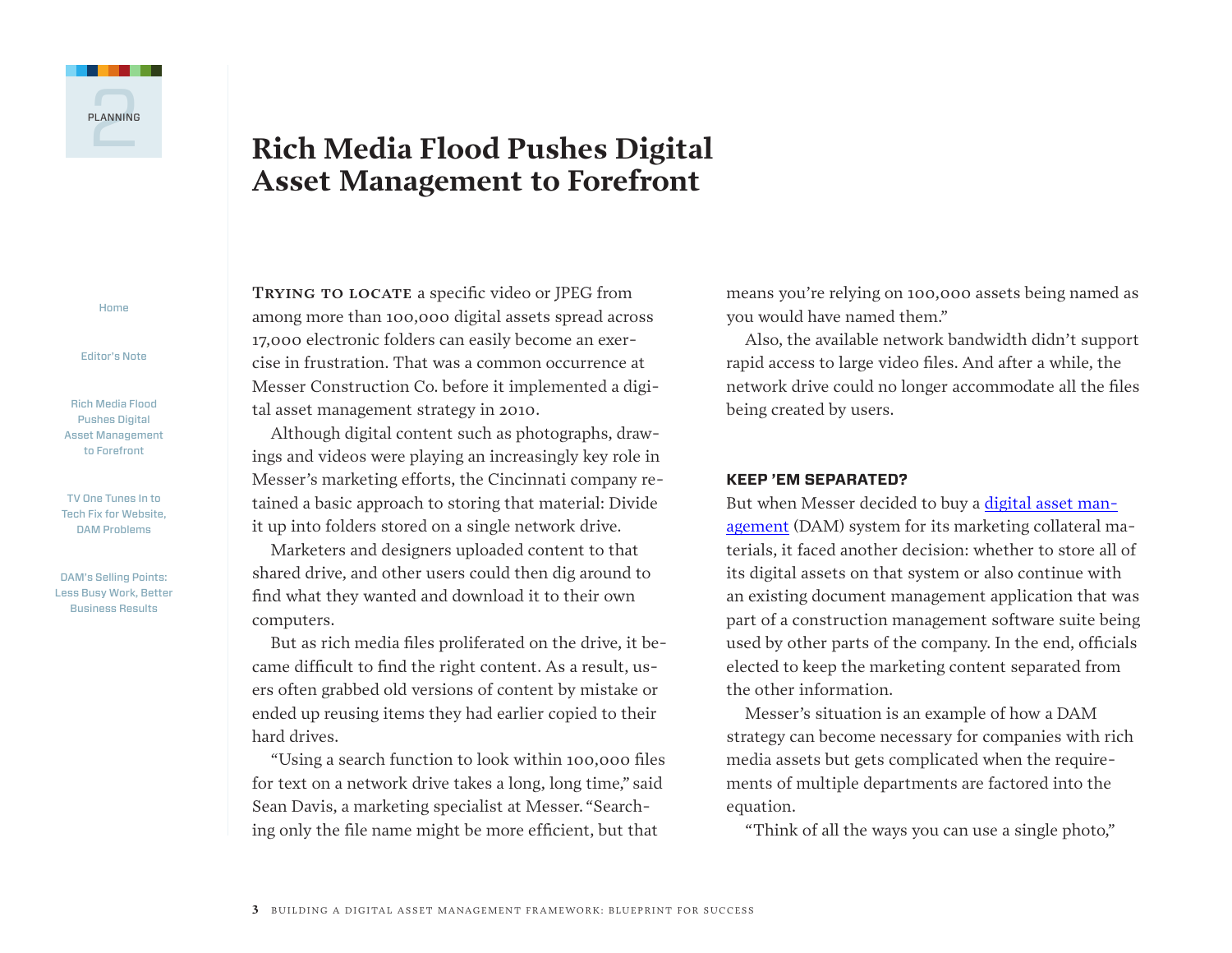

[Editor's Note](#page-1-0)

[Rich Media Flood](#page-2-0)  [Pushes Digital](#page-2-0)  [Asset Management](#page-2-0)  [to Forefront](#page-2-0)

[TV One Tunes In to](#page-5-0)  [Tech Fix for Website,](#page-5-0)  [DAM Problems](#page-5-0)

[DAM's Selling Points:](#page-8-0)  [Less Busy Work, Better](#page-8-0)  [Business Results](#page-8-0)

said Seth Earley, CEO of Earley & Associates Inc., a content management consulting firm in Carlisle, Mass. "In marketing, for store signage, on the e-commerce site, published in a catalog, as a product label—each may require different functionality."

Some organizations might find they don't need a full-fledged DAM product. If the digital assets reside mainly in a specific department, such as project management or marketing, it might be better to deploy an application tailored for that department's requirements. Project management or product information management applications often include some DAM features, Earley said; the same goes for marketing resource management, Web content management (WCM) and enterprise content management software. But those features might not have the same depth as the ones in a DAM system.

The first step in developing a digital asset management strategy is to identify the main use cases for [DAM](http://searchcontentmanagement.techtarget.com/feature/Use-is-primary-proviso-when-choosing-a-digital-asset-management-system) in the organization, advised Dan Taylor, director of delivery services at Earley & Associates. "With those use cases, you can flesh out the requirements for the DAM implementation," he said.

#### **A BROAD VIEW**

For example, semiconductor manufacturer Intersil Corp., in Milpitas, Calif., needed a product that would provide a range of capabilities for managing digital assets, Web content, documents, marketing materials

and mobile content delivery. Intersil selected Adobe Systems Inc.'s CQ5 suite of WCM software because it offered all of that and was integrated with the Adobe Creative Suite—Intersil's main authoring and Web design tool.

*If the digital assets reside mainly in a specific department, it might be better to deploy an application tailored for that department's requirements.*

"That integration with Creative Suite, plus the digital asset management capabilities, makes it a more seamless experience for us," said Robert Reneau, senior Web business manager at Intersil.

On the other hand, a content management system often lacks [advanced](http://searchcontentmanagement.techtarget.com/feature/NPRs-Web-content-management-system-governs-a-quarter-million-files) DAM features and isn't suited to every organization's needs. "Content suites may not have some of the specialized areas of a pure digital asset management system, like watermarking of images or video support," Taylor said.

Mark Gilbert, an analyst at Gartner Inc., in Stamford, Conn., also cited a lack of video editing and processing features in WCM systems. "Most of those platforms don't have an advanced environment for video, such as rendering to multiple platforms or tiling," he said, referring to the process of breaking video graphics into tiles,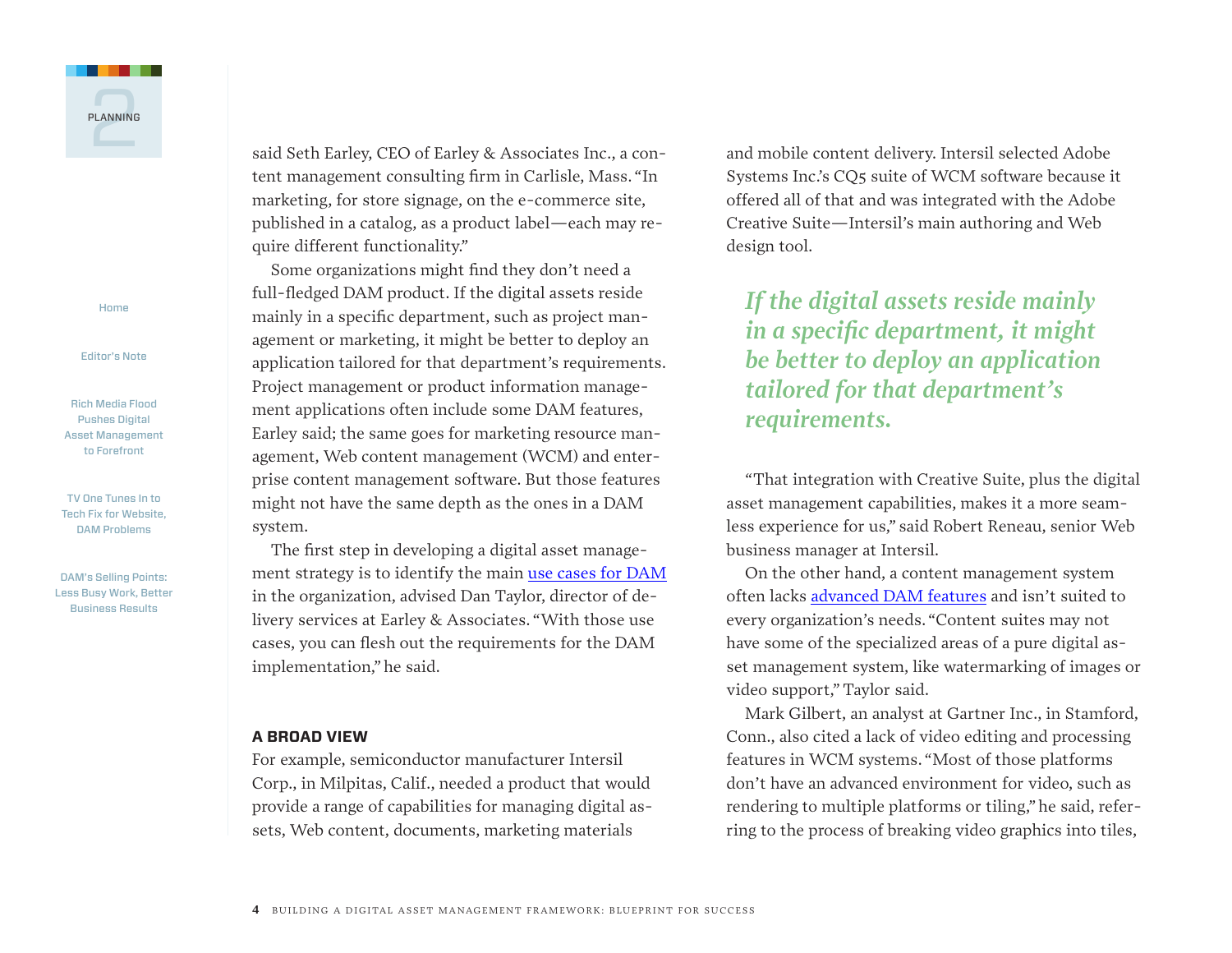

[Editor's Note](#page-1-0)

[Rich Media Flood](#page-2-0)  [Pushes Digital](#page-2-0)  [Asset Management](#page-2-0)  [to Forefront](#page-2-0)

[TV One Tunes In to](#page-5-0)  [Tech Fix for Website,](#page-5-0)  [DAM Problems](#page-5-0)

[DAM's Selling Points:](#page-8-0)  [Less Busy Work, Better](#page-8-0)  [Business Results](#page-8-0)

or sections, so only those that change are refreshed, thus improving performance.

Messer Construction ultimately selected Widen Enterprises Inc.'s cloud-based DAM software for managing its marketing assets. The reason it decided not to build an enterprisewide system is that the digital media used in marketing has different characteristics and requirements than the content used by departments such as project management. Those operations generate project information, drawings, specifications and other lightweight content that's kept in a construction management system from Computer Methods International Corp.

Davis said the version control and content tagging capabilities of Widen's DAM tools make it easier for Messer's marketing workers to locate files. "Before, time was spent on looking for assets," he said. "Now it's spent on properly tagging and categorizing them so they can be more easily found."*—Sue Hildreth*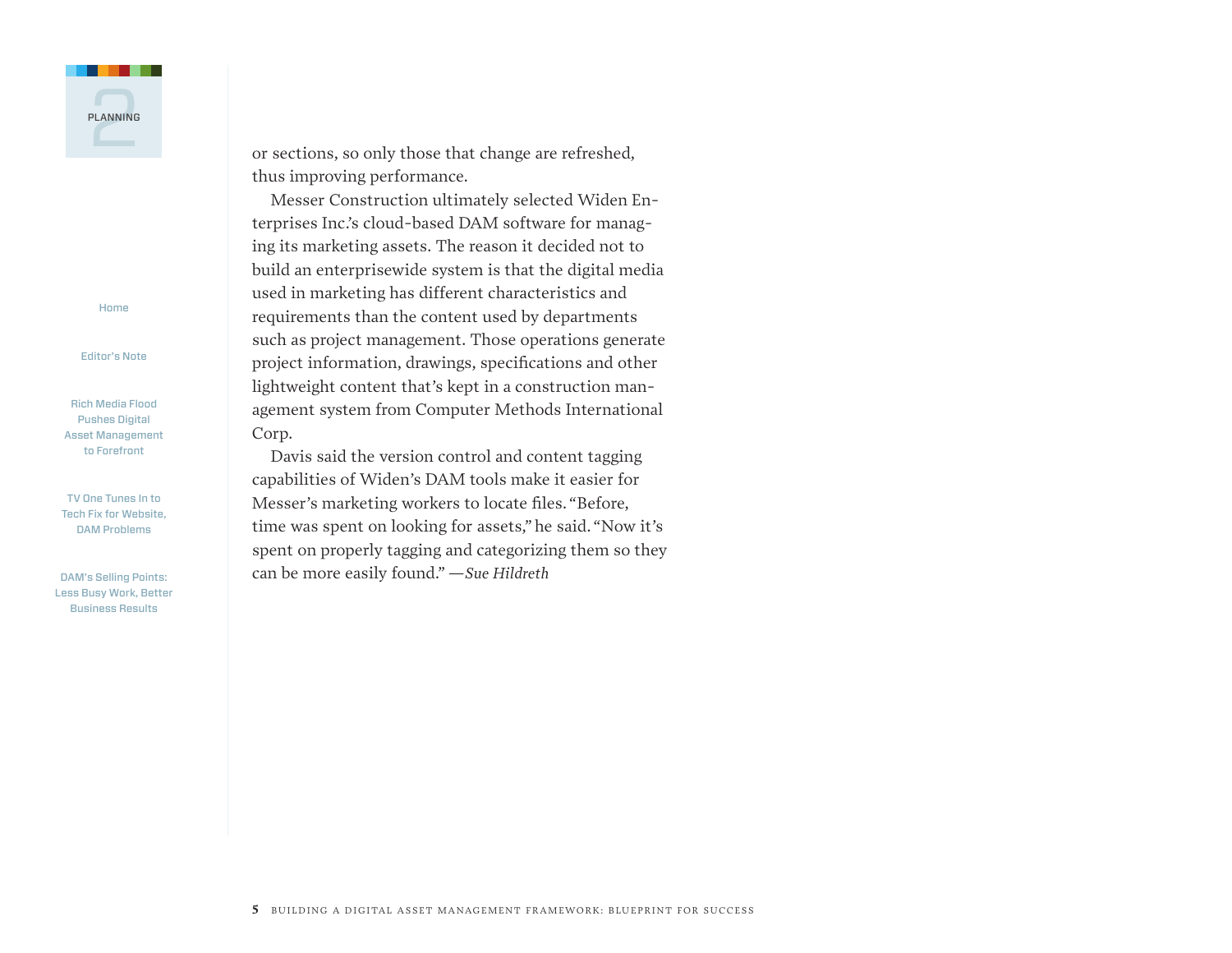<span id="page-5-0"></span>

## **TV One Tunes In to Tech Fix for Website, DAM Problems**

[Home](#page-0-0)

[Editor's Note](#page-1-0)

[Rich Media Flood](#page-2-0)  [Pushes Digital](#page-2-0)  [Asset Management](#page-2-0)  [to Forefront](#page-2-0)

TV One Tunes In to Tech Fix for Website, DAM Problems

[DAM's Selling Points:](#page-8-0)  [Less Busy Work, Better](#page-8-0)  [Business Results](#page-8-0)

AFTER SIX YEARS of using an increasingly inefficient homegrown content management system to maintain its Web presence, followed by a stint with the Joomla open source CMS, the TV One cable television network realized it needed to go in a different direction.

TV One has been steadily expanding its lineup of lifestyle and entertainment programs since its launch in 2004, adding original shows and concert performances to a collection of old sitcom favorites like *Good Times* and *The Jeffersons*. As programming expanded, so did its rich media management needs, and the homegrown CMS started falling short in many respects, especially in the realm of digital asset management (DAM).

The increasing [demands](http://searchcontentmanagement.techtarget.com/news/2240036279/WCM-and-digital-asset-management-systems-not-so-separate-anym) of DAM and of associated digital rights management processes, which help automate notices of copyright protections and keep track of authorship and redistribution issues, were growing beyond the scope of the network's Web content management application. TV One initially turned to Joomla, but officials at the cable network quickly saw that the open source product required a heavy amount of development skills to use at a time when they wanted to simplify the process of posting content on TV One's website as part of an effort to increase the amount of

content offered there. It had become clear that the network couldn't continue to rely on already-overworked program producers to constantly create website landing pages, a regular task required to make the system work.

In addition to simplifying its Web publishing processes, TV One was looking to set up a more sophisticated site on a more stable platform, with higherquality content and a process for making videos and other material available to a host of mobile devices. In 2011, TV One's leadership decided that it was time for a website relaunch and rebranding—and another CMS.

"Our strongest asset is video," said Allison Rand, vice president for digital media at TV One LLC in Silver Spring, Md. "We needed a website that displays those assets in the best possible way."

#### **WATCHING THE COMPETITION**

Rand joined TV One, which targets a primarily African-American audience, in November 2011 and helped guide the company through the process of [choosing](http://searchcontentmanagement.techtarget.com/news/1280089726/Complex-Web-content-management-system-choices-demand-careful-selection) a new [CMS.](http://searchcontentmanagement.techtarget.com/news/1280089726/Complex-Web-content-management-system-choices-demand-careful-selection) She said the first step in figuring out a technology replacement that would solve TV One's multiple problems involved an "elaborate competitive analysis"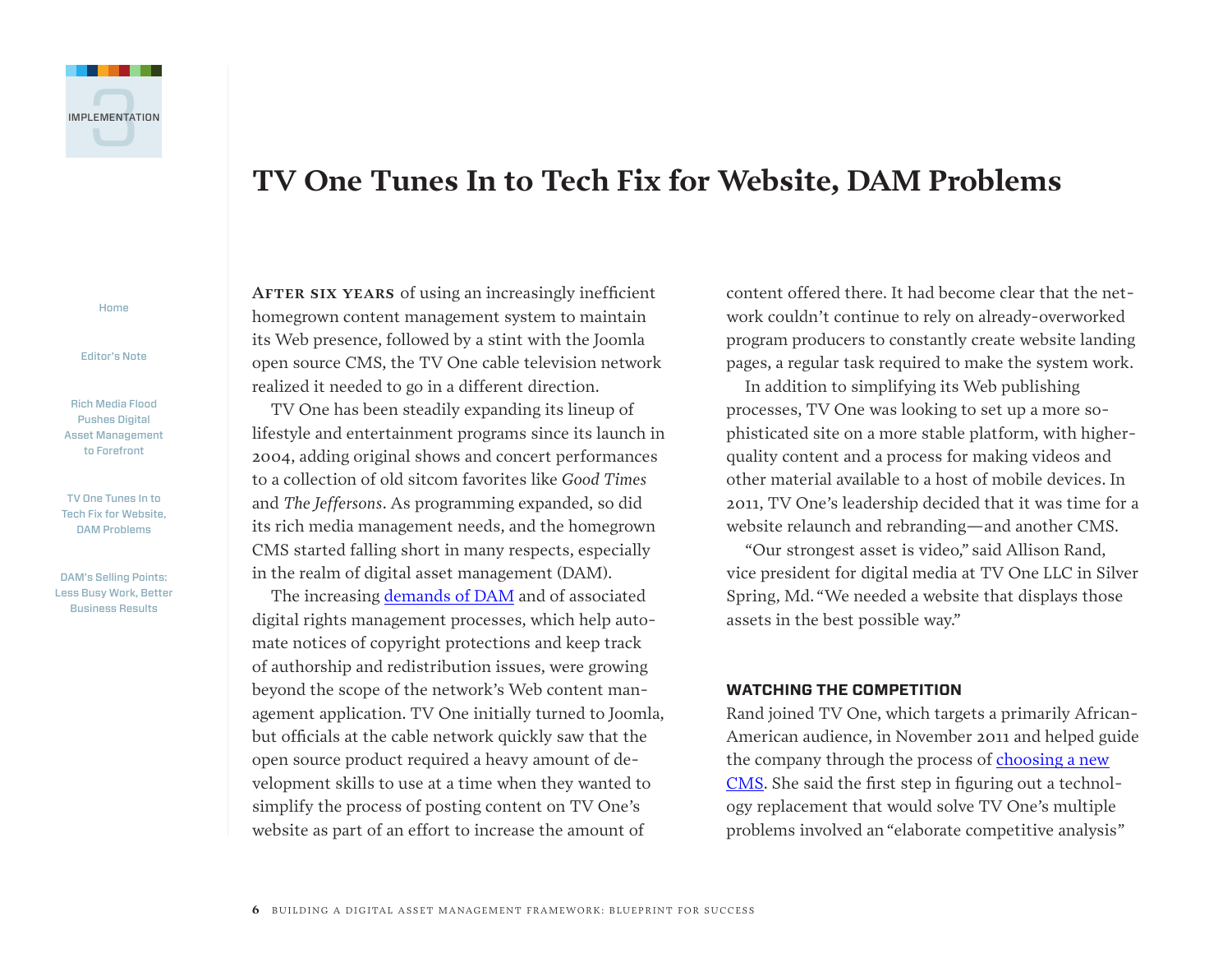

[Editor's Note](#page-1-0)

[Rich Media Flood](#page-2-0)  [Pushes Digital](#page-2-0)  [Asset Management](#page-2-0)  [to Forefront](#page-2-0)

[TV One Tunes In to](#page-5-0)  [Tech Fix for Website,](#page-5-0)  [DAM Problems](#page-5-0)

[DAM's Selling Points:](#page-8-0)  [Less Busy Work, Better](#page-8-0)  [Business Results](#page-8-0)

designed to compare how other cable and media companies managed their digital presences.

"We looked at everything from open source to enterprise products," she said. "I looked at every other cable company website, looked at every product, and we analyzed how each worked. We spent a lot of time looking at the competition."

Rand helped put together a search team—drawing from all interested departments—that met regularly to hammer out a list of needs. The participants understood that the digital media team would be small, so any technology they settled on would have to be effective without requiring many hands to maintain.

"We had a pretty long list, given that we knew we wanted to do this fast and efficiently," said Jay Schneider, executive vice president of operations at TV One.

Rand worked with all departments in the midsize company to make sure everyone's voice was heard. Marketing, programming, production and other concerns were considered, she said, with different executives spearheading various parts of the project.

#### **SHARING THE LEAD ROLES**

"The user experience, the design and how we create content is important to me," she said. "And the IT stuff and how the site would work in our infrastructure are important to Jay." In addition, TV One's chief marketing officer focused on the digital asset [management](http://searchcontentmanagement.techtarget.com/feature/Cloud-collaboration-is-a-hit-for-MLBs-rich-media-management) issues.

The search team closely evaluated about a dozen

CMS products, including WordPress, OpenText's Vignette and Autonomy's TeamSite. After a three-month evaluation process, the group settled on Adobe Systems Inc.'s CQ5 product, citing the product's ease of use when it comes to publishing content.

CQ5 also smoothed out managing digital rights and made it possible for content creators to publish "on the fly,"Rand said. It meant that producers would be freed up for more important tasks and editors and writers could take over the posting duties.

### *"We looked at everything from open source to enterprise products." —ALLISON RAND, vice president for digital media, TV One LLC*

After TV One settled on CQ5 and signed a contract with Adobe in March 2012, it hired Baker & Hill, a graphic design company in Washington, D.C., to create the new website's look and navigation. To make sure its digital assets would work well with the design, TV One also contracted with Digital Primates, a development consulting firm in Chicago that had experience with Adobe CQ5.

"We spent hours and hours and hours on the user experience with Baker & Hill,"Rand said, explaining that the design firm built the wireframe schematics for the individual pages, and Digital Primates made sure they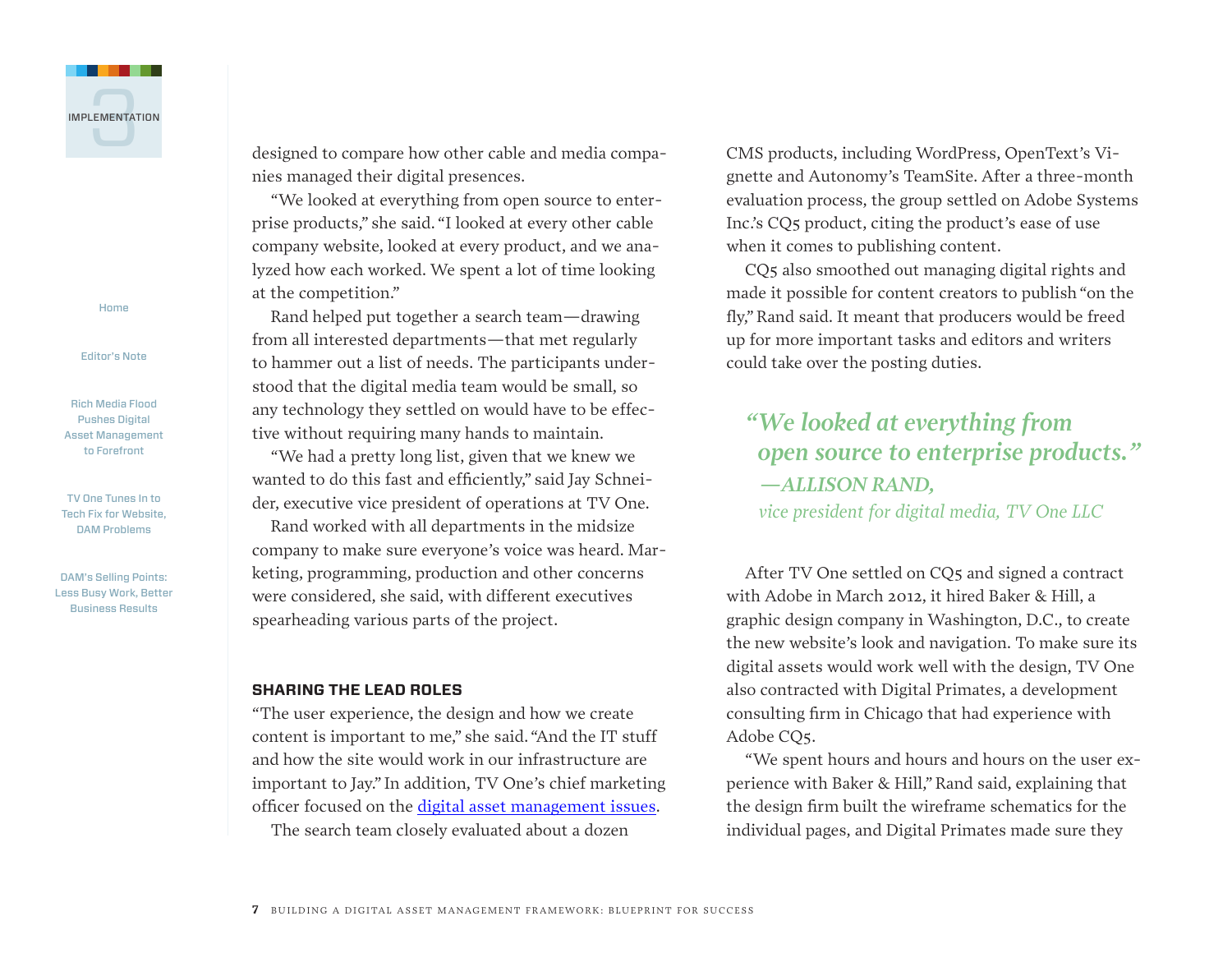

[Editor's Note](#page-1-0)

[Rich Media Flood](#page-2-0)  [Pushes Digital](#page-2-0)  [Asset Management](#page-2-0)  [to Forefront](#page-2-0)

[TV One Tunes In to](#page-5-0)  [Tech Fix for Website,](#page-5-0)  [DAM Problems](#page-5-0)

[DAM's Selling Points:](#page-8-0)  [Less Busy Work, Better](#page-8-0)  [Business Results](#page-8-0)

would translate properly in a production environment. The CQ5 technology also enabled the use of responsive design techniques, through which the HTML code for the site is automatically adjusted to display on different mobile devices.

TV One launched the new website in August 2012 concurrently with the premier of two new shows: *R&B Divas* and *The Rickey Smiley Show*. Rand said the site's video capabilities are "remarkably better" than what was supported by the original one. In addition, the DAM process is now much smoother, publishing to the site is easier and traffic has been climbing each month, according to Rand. "Everybody is incredibly happy with the site," she said.

#### **AN EDUCATIONAL EXPERIENCE**

But Rand added that there have been some difficulties along the way. For one thing, TV One didn't foresee the amount of time it would need to migrate existing content and properly set up the DAM procedures in the new system. "One of the benefits to CQ5 is how fast you can build new content, but it has to be set up correctly," she said.

A couple of other valuable lessons also came out of TV One's experience.

"Choose your content management system before

you choose your redesign vendor,"Rand said. As part of the request for proposal (RFP) process, Rand met with Web designers and asked them for recommendations on the CMS. Many of them, she said, recommended open source products despite the organization's lack of a development team. After its CMS search resulted in the choice of CQ5, TV One had to revise its RFP to specify designers with CQ5 experience.

*The CQ5 technology enabled the use of responsive design techniques, through which the HTML code for the site is automatically adjusted to display on different mobile devices.*

"If we had decided on CQ5 before we met with vendors, we would have saved a lot of time,"Rand said.

Rand also thinks it's important to understand how a CMS works before writing page-template requirements. She said that if she had had a better sense of the way content posters could use CQ5, she would have been better able to list workable page needs. "We were lucky,"Rand said, adding that consultants from Digital Primates "sat in on every call and really guided us. But nothing beats firsthand experience."*—Jonathan Gourlay*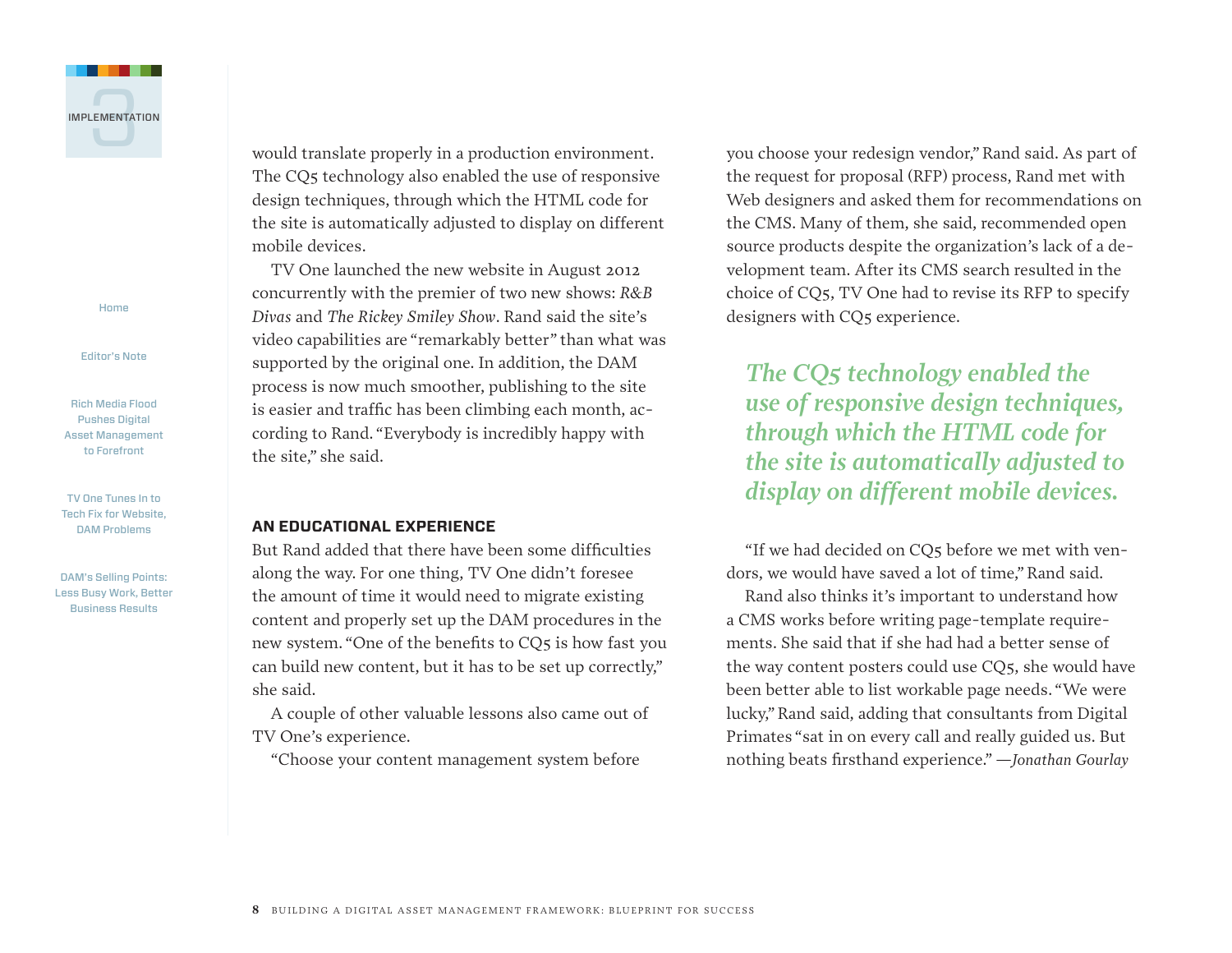<span id="page-8-0"></span>

## **DAM's Selling Points: Less Busy Work, Better Business Results**

[Home](#page-0-0)

[Editor's Note](#page-1-0)

[Rich Media Flood](#page-2-0)  [Pushes Digital](#page-2-0)  [Asset Management](#page-2-0)  [to Forefront](#page-2-0)

[TV One Tunes In to](#page-5-0)  [Tech Fix for Website,](#page-5-0)  [DAM Problems](#page-5-0)

DAM's Selling Points: Less Busy Work, Better Business Results

7 3

**Few things are** more frustrating than spending time and effort redoing work. And yet many business users end up doing just that because re-creating a file, a Word document or even an image that no one can locate often doesn't take as long as trying to find it in corporate systems.

But as more and more content is created and organizations collect and store it in an ever-expanding array of data types, it's becoming more critical to efficiently manage the process. That's especially true at companies where video and digital images and other types of rich media assets play an increasingly important role in marketing and other business uses across multiple channels. And it's not just about customer-facing assets: Corporate training videos are one example of internally focused content that needs to be kept track of.

"Most people aren't managing the content properly, and that has obvious consequences," said Anjali Yakkundi, an analyst at Forrester Research Inc. in Cambridge, Mass. "Content has to be refreshed across channels and regions, and it's kind of getting lost because content complexities are growing among organizations."

Digital asset management (DAM) tools have the

potential to help simplify the creation, storage, retrieval and distribution of a wide variety of rich media content. But before IT or business managers can hope to [deploy](http://searchcontentmanagement.techtarget.com/feature/Hasbro-toys-with-global-enterprise-digital-asset-management-system) a DAM [system,](http://searchcontentmanagement.techtarget.com/feature/Hasbro-toys-with-global-enterprise-digital-asset-management-system) they have to make the business case for adopting the technology.

That comes down to proving one or more of three key business arguments, said Beau Brewer, vice president of business development at Siteworx Inc., a consulting firm in Reston, Va. And which of those arguments—or use cases—will fit the bill "depends on the business problem you're trying to solve,"Brewer said.

#### **CAN'T USE WHAT YOU CAN'T FIND**

"No. 1 is the need to find digital assets so they don't have to be re-created,"Brewer said, explaining that the inability to do so is a common problem among media companies but increasingly is becoming a pain point at other organizations. If you can show how much time would be saved by being able to locate rich media content more easily, you can begin to build a strong business case for DAM.

The second avenue for justifying a DAM investment to the powers that be is how the technology can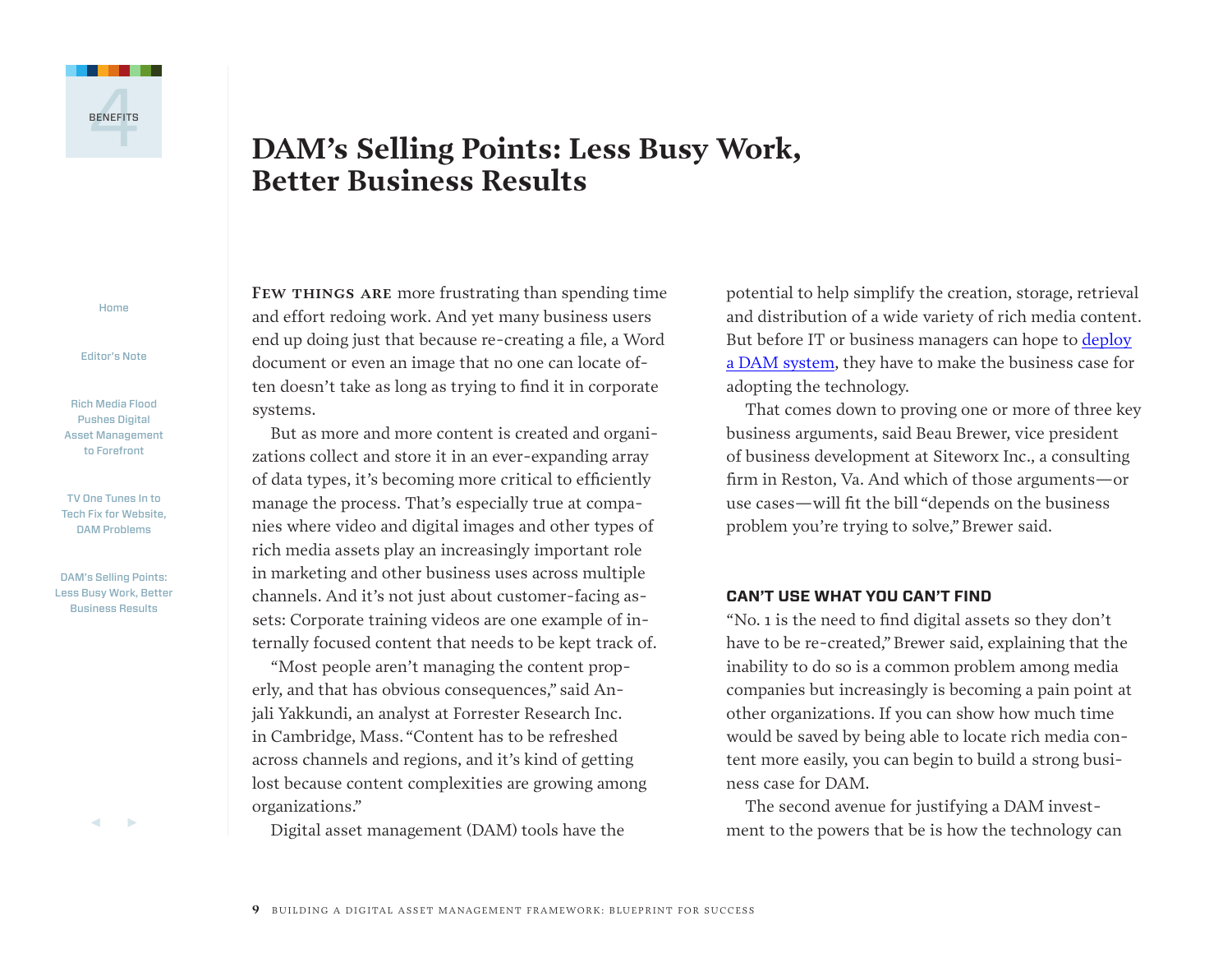

[Editor's Note](#page-1-0)

[Rich Media Flood](#page-2-0)  [Pushes Digital](#page-2-0)  [Asset Management](#page-2-0)  [to Forefront](#page-2-0)

[TV One Tunes In to](#page-5-0)  [Tech Fix for Website,](#page-5-0)  [DAM Problems](#page-5-0)

[DAM's Selling Points:](#page-8-0)  [Less Busy Work, Better](#page-8-0)  [Business Results](#page-8-0)

streamline the communication process between workers who create or use digital assets, according to Brewer. "Effective digital asset management avoids all the emails being passed back and forth," he said, and that makes for easier and more efficient communication that then becomes part of structured business workflow processes.

*"Effective digital asset management avoids all the emails being passed back and forth." —BEAU BREWER, vice president of business development, Siteworx Inc.*

Third, he said, is the argument that DAM helps marketing and brand messaging: "It enables your digital presence to be kind of central in your go-to-market plans." That can be big considering all the different channels through which organizations communicate with customers and business partners. An effective DAM implementation will support consistent branding and promotions "across digital channels, print campaigns, television and increasingly other offline channels,"Brewer said.

Building the DAM business case "is really about identifying the business problem,"Yakkundi said. Questions to ask: What content is getting lost? What's being remade unnecessarily? "There are a lot of rights issues also tied to all this," she said, explaining that at some organizations losing track of what types of publishing rights are tied to certain images or videos could have expensive consequences.

Rich media content assets often must be shared across numerous channels; how people manage all those different renditions of content, keeping the brand consistent yet tailored to each channel, is key to demonstrating the need for a DAM [strategy](http://searchcontentmanagement.techtarget.com/news/2240036218/Forrester-Companies-must-weigh-needs-for-digital-media-management), Yakkundi said.

It's also important to secure an executive sponsor for the initiative, of course. But Yakkundi pointed out that in the case of managing rich media assets, "having champions among end users involved in the process" is especially important because a lot of organizations implement DAM systems to manage the content creation process.

#### **USER VOICE NEEDS TO BE HEARD**

End users of any DAM deployment will be key to building a business plan, agreed Matt Leopold, former director of customer experience at TE Connectivity Ltd., a manufacturer of communications switches based in Schaffhausen, Switzerland. Leopold, who has been involved in a couple of DAM initiatives, suggests bringing in the key users from departments such as marketing, sales and human resources to help develop the business case.

"I always think of sales and marketing first because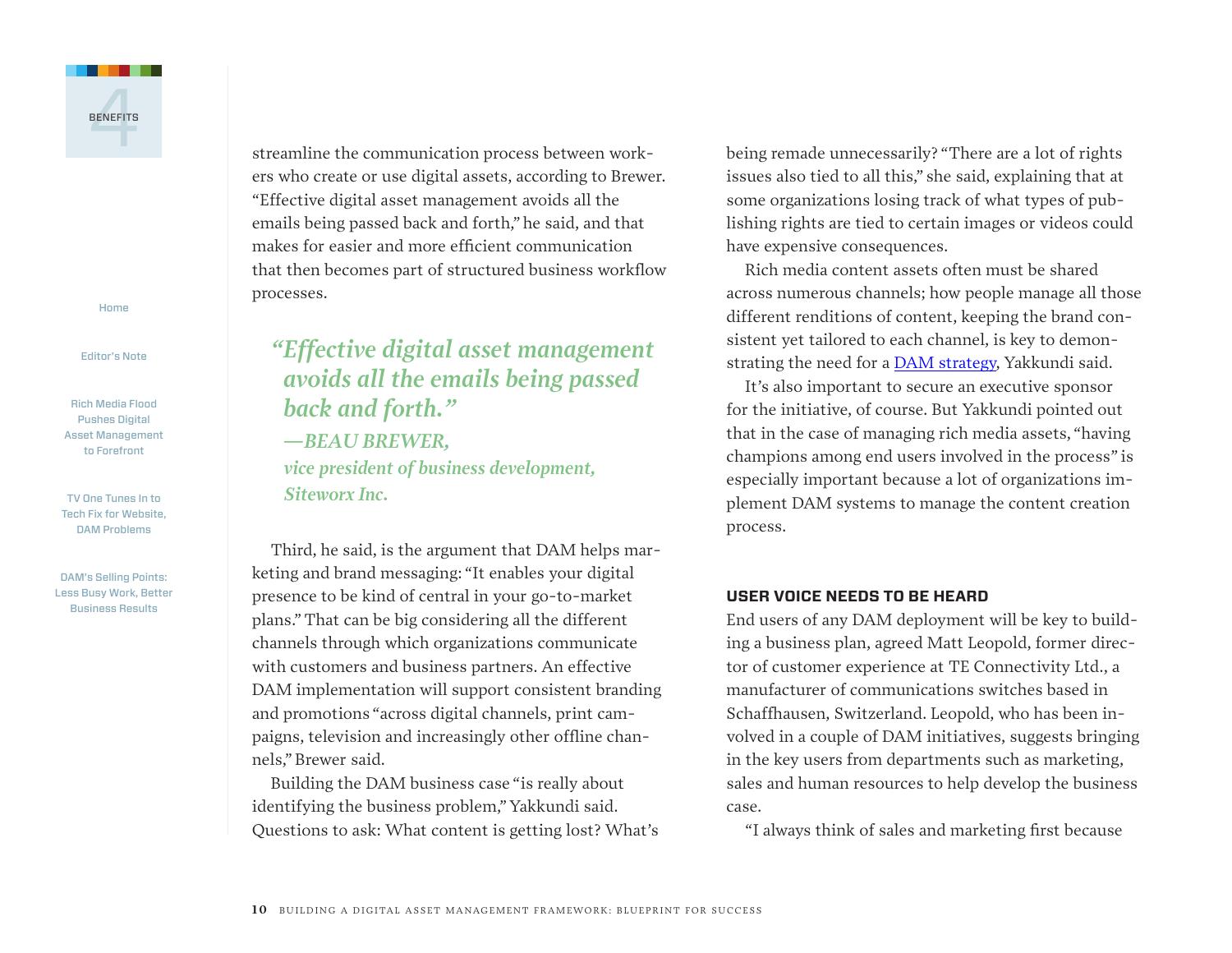

[Editor's Note](#page-1-0)

[Rich Media Flood](#page-2-0)  [Pushes Digital](#page-2-0)  [Asset Management](#page-2-0)  [to Forefront](#page-2-0)

[TV One Tunes In to](#page-5-0)  [Tech Fix for Website,](#page-5-0)  [DAM Problems](#page-5-0)

[DAM's Selling Points:](#page-8-0)  [Less Busy Work, Better](#page-8-0)  [Business Results](#page-8-0)

that's the customer-facing side, and that's where you'll find the biggest impact," said Leopold, who now works in the U.S. offices of a consumer goods company based in Sweden.

Tim Walters, an analyst at Digital Clarity Group, a content management consultancy in New Hyde Park, N.Y., cited several other important considerations. "Zeroing in on the business process or problem you're hoping to solve with DAM both now and in the future is the main issue," he said. But beyond that, organizations must determine the types, formats and volumes of the assets they need to manage; what will be done with those assets and what role they'll play in customer interactions; the degree of DAM integration needed to support that role in a customer experience management strategy; and finally, whether the rich media [manage](http://searchcontentmanagement.techtarget.com/feature/Digital-asset-management-success-hinges-on-integration-vendor-support)ment [product](http://searchcontentmanagement.techtarget.com/feature/Digital-asset-management-success-hinges-on-integration-vendor-support) will be installed in-house or as a cloud application.

"These are all aspects of the business case," said

### *Individual users are almost always on board when someone explains what an effective DAM system will do for them.*

Walters, "and will help determine how critical the management of your digital assets are and what value they hold."

While the business case must be made to the people holding the organization's purse strings, it's not much of an issue to sell it to the end users the way it is for other technology deployments. Individual users are almost always on board when someone explains what an effective DAM system will do for them.

"They're not motivated by financials,"Brewer said. "They're motivated by the idea of their jobs getting easier." *—Jonathan Gourlay*